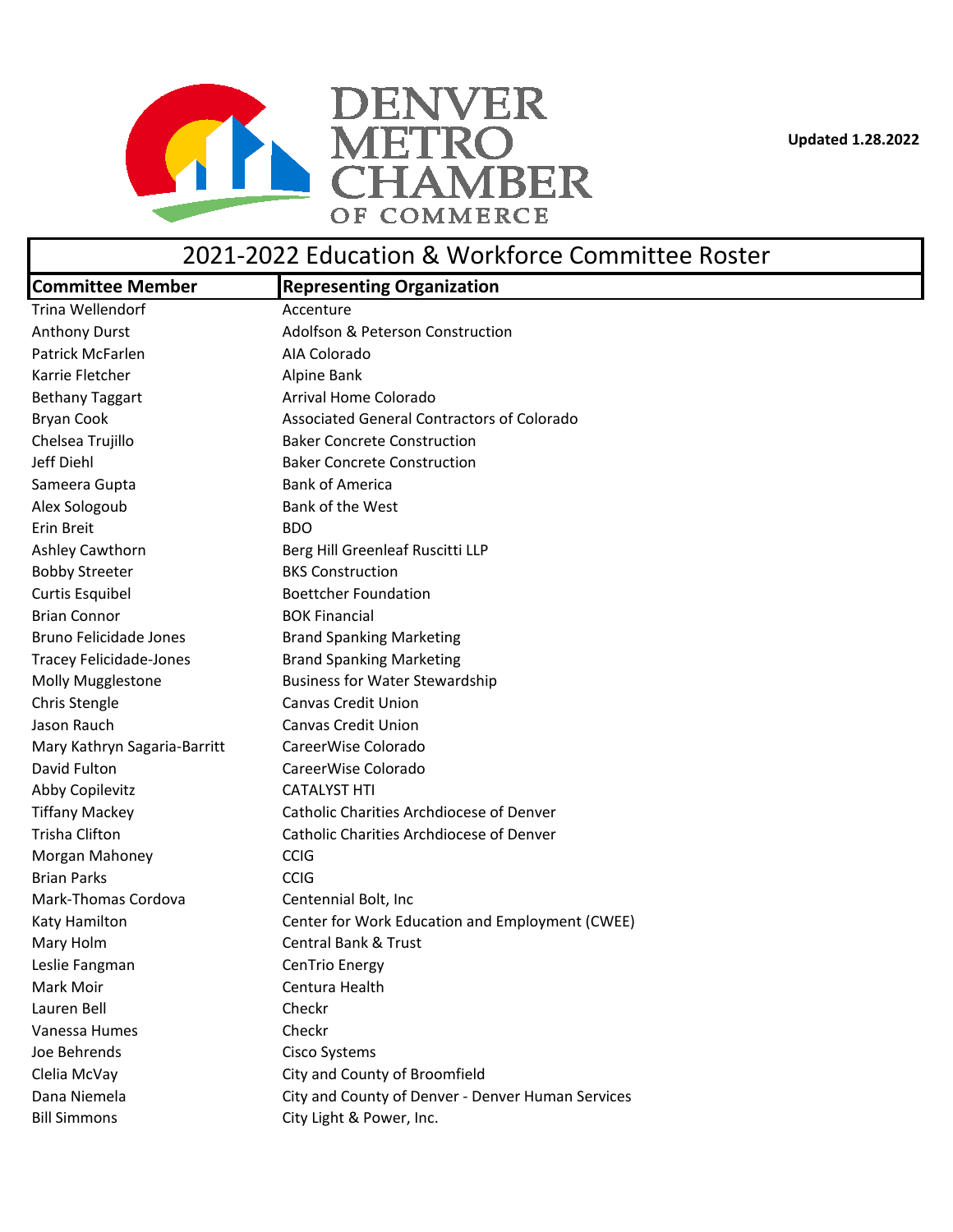Ashley Campbell Civitas Resources Brennan Hannon CollegeInvest Angela Baier **CollegeInvest** Ben Martin Collegiate Peaks Bank Peter Krahenbuhl Colorado CarShare Laura Morsch-Babu Colorado PERA Rebecca Harren Colorado PERA Kelly Caufield **Colorado Succeeds** Scott Laband Colorado Succeeds Shannon Nicholas Colorado Succeeds Emily Lundi Mallet CoorsTek Sean Grubb CoorsTek Shelly Waggoner COPIC Shelly Waggoner COPIC Kate Horle **CORHIO** Mary Vidmar **Craig Hospital** Stacy Abel Craig Hospital Blake Barnes **Credera** Brad Krumweide Credera Garrison Neely **Credera** Amanda Dearman **Credera** Jesse Goldman CSHQA Liliana Pascal DaVita Denise Clem DaVita Jen Andrews Deloitte Matthew D. La Crue Dentons US LLP

Tom Simmons City Light & Power, Inc. Tony Lercara **City Light & Power, Inc.** Nell Wareham Climax Molybdenum Company/Freeport-McMoRan, Inc. Wogahta Woldezghi Colorado Center for Reproductive Medicine-CCRM Sarah Jeno Colorado Community College System Landon Pirius Colorado Community College System Michael Macklin Colorado Community College System Beverly Jones Colorado Department of Higher Education Patricia Williams Colorado Emergency Preparedness Partnership (CEPP) Eli Boone Colorado Health Institute Luella D'Angelo Colorado Inclusive Economy Stewart Vanderwilt Colorado Public Radio - CPR Susan Cole **Colorado Public Radio - CPR** Alex Brady Colorado State University at Pueblo Jill Terry Colorado State University Denver Executive MBA Program Sandra Jones Colorado State University Global Angel Gonzalez **Commercial Investors Group** Ajay Menon CSU Research Foundation Amanda Walker CSU Research Foundation Sara Ciasto **David Evans and Associates, Inc.** Thom Parker **Dazbog Coffee Company** Max Mattisson Dazbog Coffee Company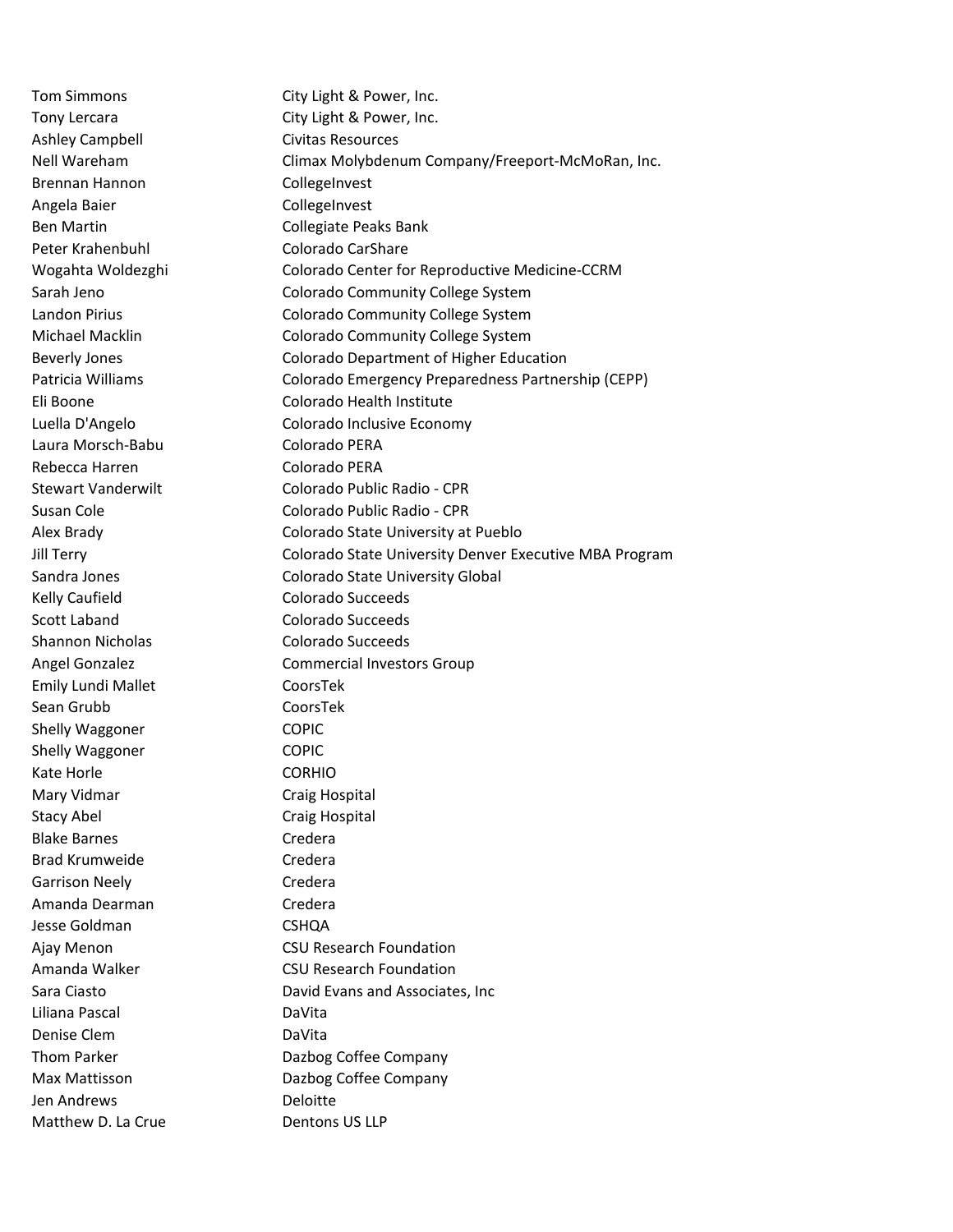Nathan Sassano **Denver Water** Nate Thomas **DeVry University** Meegan Bennett DLR Group Bob Binder DLR Group April Herrmann DLR Group Tiffany Vieth DLR Group Krasimir Koev EasterSeals Colorado Laura Pals EasterSeals Colorado Roman Krafczyk **EasterSeals Colorado** Jess Collins ECO Roof and Solar Eric Holt ELEMENTS Elise Hastings Elevation Solutions Sarah Ross Elevation Solutions Diego Baca **Ernst & Young** Lauren Criner **Ernst & Young** Sara Schesser **EUA** Maggie Dehn Fidelity Investments Charlie Brackman Flintco LLC Matt Middleton Flintco LLC Tracy Faigin Friday Health Plans

Dan Domagala **Denver Botanic Gardens, Inc.** Cathy Maxwell **Denver College of Nursing** Melissa Espinoza **Denver College of Nursing** Bret Walker **Denver Economic Development & Opportunity** Teresa Falagrady Denver Economic Development & Opportunity Stephanie Syner **Denver Health Foundation** Lisa Ward Denver Health Foundation Katherine Rizzuto Denver Metro Chamber of Commerce Kizra Sullivan Denver Museum of Nature & Science Nancy Walsh Denver Museum of Nature & Science Elizabeth Warren **Denver Public Library** Allison Barney **Denver Public Library** Nikki Van Thiel Denver Public Library Tiffany Deines **Denver Public Schools** Rachael Stromberg Denver Public Schools Nathan Cadena Denver Scholarship Foundation Angela Moss Barber Denver Zoo / Denver Zoological Foundation Megan Pierce Embassy Suites Denver Downtown Convention Center Jason Troupe **Emerald Prairie Health** Laurie Romer **Emily Griffith Foundation** Linda VanDoren Emily Griffith Technical College Tim Pike Envirotech Services, Inc. Adrienne McNamara Faegre Baker Daniels LLP Jim Carpenter Freestone Strategies, LLC Autymn Rubal GE Johnson Construction Company Gary Constant GH Phipps Construction Companies Michael Borgelt GHP Environmental + Architecture Leanna Clark Girl Scouts of Colorado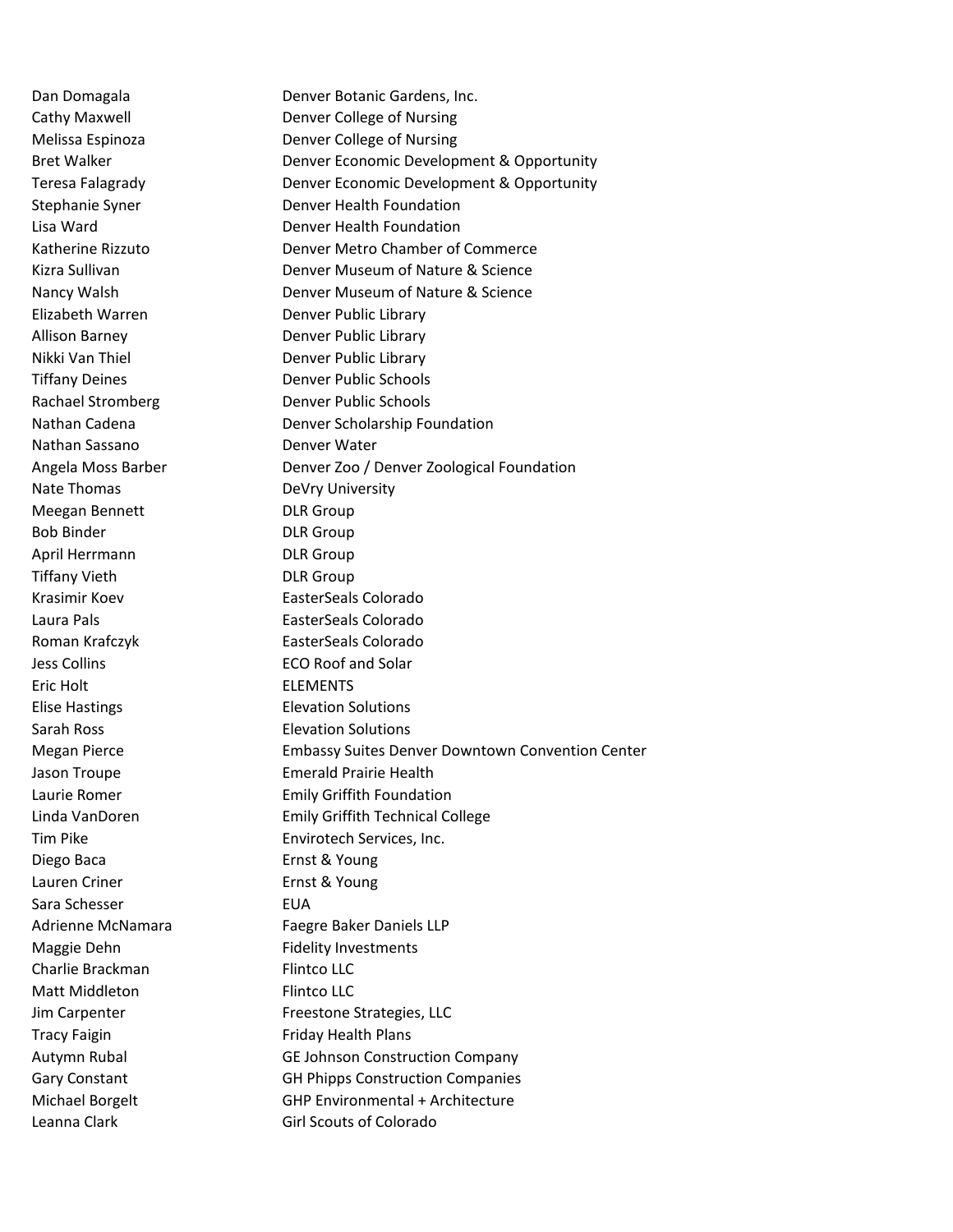Kristi Esbenshade Goodwill of Colorado Chase Bigham Grant Thornton LLP Louise Gregory Grant Thornton LLP Michael Bowlby Great Western Bank Jeffery Halsten Grifols Biomat Kaitlin Behr Grifols Biomat Gavin Halligan **Halligan** Halligan LLC Whitney Grant HDR Julianne Scherer **HDR** Maureen McDonald HealthONE Lindsay Jordan **HNTB** Leon Cerna **HR Advantage Group** Cameron Cooke HUB International Tyler Padzik **HUB** International Nathan Kugler i2 Construction LLP Denise Triba **Innov**Age Kellie Murdock **Inspired By Design** Erica Rosson-Delano Jacobs Michael Ray Jacobs Joel Pennick JE Dunn Construction Janessa Biller **Jones Lang LaSalle** Ken Gooden and Jones Lang LaSalle Cameron Monaco Kaspo, Inc. Matt Kaspari Kaspo, Inc. David Sedbrook KLJ Engineering Stephanie E Hernandez KPMG LLP Renil Abdulkader KPMG LLP

Joseph Megyesy Good Chemistry Colorado Amber Munck Greenberg Traurig LLP Kristina Reilly GroundFloor Media/CenterTable Todd Krapf **Hays Companies Denver** Erin Iwata **Heinrich Marketing, Inc.** Sarah VandeLaar Hensel Phelps Construction Co. Erin Tuthill **Example 20 Filton Denver City Center** Casey Carlton **Matter Community** Hilton Denver City Center Andrea Harkins **Holmes Murphy & Associates, LLC** Lindsay Brown **Human Capital Architects** Darrell Lomelino **Independent Financial** Tony Curcio Iron Woman Construction & Environmental Services Sara Sublett **Janus Henderson Investors** Adam Jones Janus Henderson Investors Belinda Baldwin Janus Henderson Investors Demesha Hill Janus Henderson Investors Jessica Dunbar Jefferson Center for Mental Health James Doe **JP Morgan Chase & Co.** Karen Landers Kentwood Real Estate Doug McNeill **Laradon Hall Society for Exceptional Children & Adults** Jim Chavez Latin American Education Foundation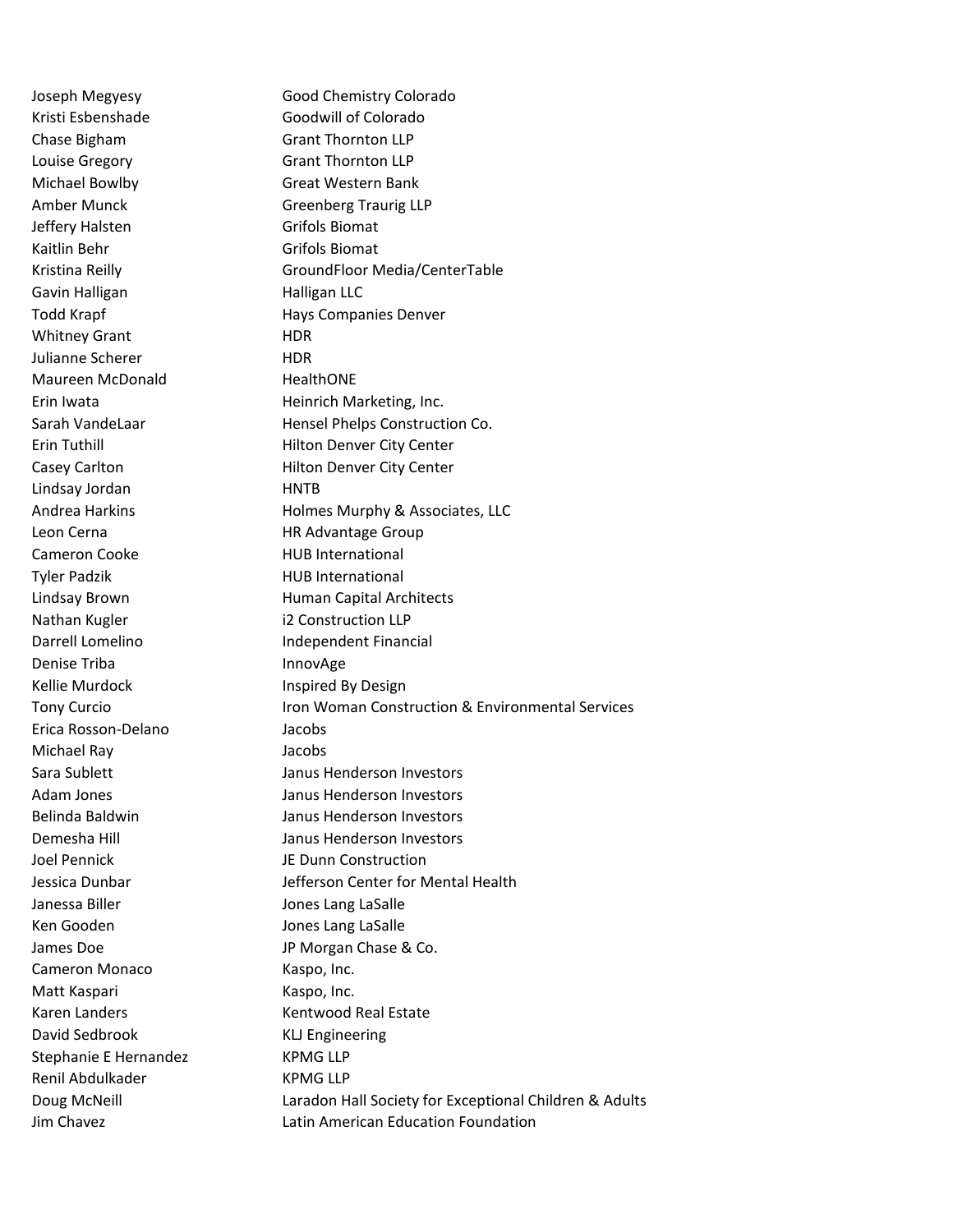Molly Mangan LHH Jake Swanton Lyft, Inc. Jane Aschermann Martin/Martin, Inc. Kimberly Southern Maxar Technologies Cindi Cordova **Merrick & Company** Kellie Lauth MindSpark Learning Kaitlin McHugh Morris Interactive Morgan Cey **Morgan Cey** Morris Interactive Tom Lee Newmark John Jay O'Rourke Norwich University Bob Deibel OfficeScapes David Schafer **Canadian COV** Architecture Michael Simpson PAIRIN Lisa Meacham **Plante Moran** Gillian Bidgood Polsinelli PC Katie McCue **Regis University** Ron Olsen **Remote-Learner** 

George Flanders **Lockheed Martin RMS** Danika Shockley McCarthy Building Companies Daniel Herr McCarthy Building Companies Talia Sternberg Mental Health Center of Denver/MHCD Emily Jackson Metro Wastewater Reclamation District Will Simpkins Metropolitan State University of Denver Maluwa Behringer Metropolitan State University of Denver Elizabeth Hinde Metropolitan State University of Denver Colin Walker **Mile High Society for Human Resource Management** Jim Malloy Mile High Society for Human Resource Management Bryn Nelson Mile High United Way, Inc. Liane Morrison **Mile High United Way, Inc.** Madeline Williams Mile High United Way, Inc. Brian Gebauer Minuteman Heating and Cooling LLC Paul Rizzo **Moody Insurance Agency, Inc.** Tony Cohn Morgridge Family Foundation Daniel Diorio **Mountain West Credit Union Association** Autumn Thomas Mud and Lotus Consulting Grace Hanover National Western Center Authority Arnold Del Rosario New Flooring Horizons Rob Del Rosario New Flooring Horizons Dan Winkler NM Industrial Services Janelle Martinez NM Industrial Services Roy Lopez **Northwest Denver Education Committee** Scott Wolf **Northwest Denver Education Committee** Abigail Anello Novitas Communications Amanda Newby Novitas Communications Michelle Balch Lyng Novitas Communications Vincent Forcinito Otten Johnson Robinson Neff + Ragonetti PC Eric Ortega **Pipefitters Local Union #208** Ellen Sandberg PNC Financial Services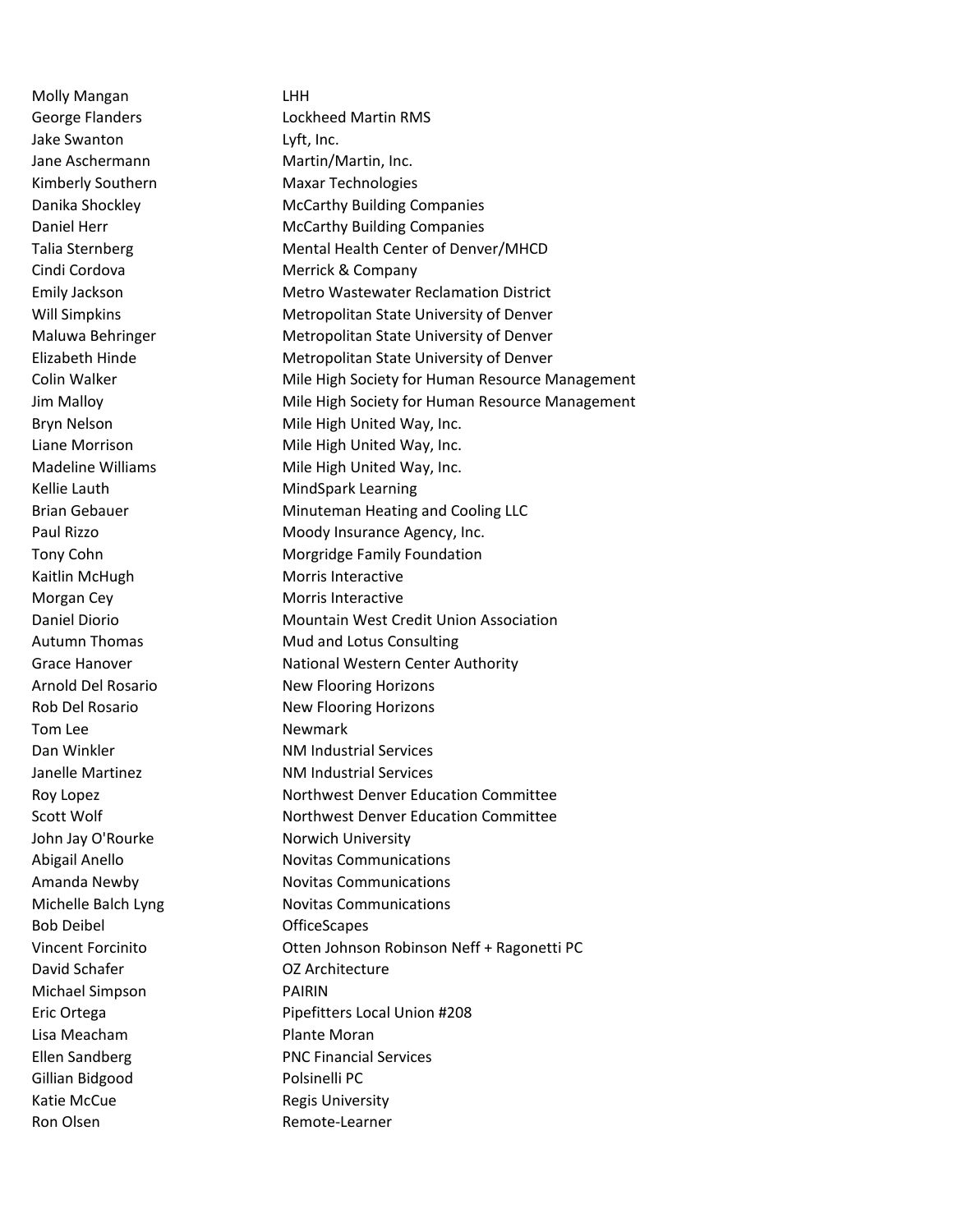Angela Duncan RevGen Partners James Kettleborough RevGen Partners Russell Strickler **RJS** Engineering Stephan Britz **RK** Jason Fellows **RubinBrown LLP** Christine Walker Salesforce Zach Carstensen Salesforce Alexandra West Slalom Consulting Edwin Gordon Slalom Consulting Peter O'Brien Solutia Adjusters Leslie Stocker Spawn Ideas Luke DaMommio Spawn Ideas Hailey Perkins Stinson LLP Peter Grandey Stinson LLP Kimberly Gent The Harris Law Firm Joshua Evans The Learning Source Richard Diodosio TIAA Marisa Carson TIAA Pamela Piekarski **National Experience Pamela Piekarski** 

Deanna Soulis **Rocky Mountain Human Services - RMHS** Jodi Litfin **No. 2018** Rocky Mountain Human Services - RMHS Gabrielle Cardwell **Rocky Mountain Public Media** John Burtness **Ronald McDonald House Charities of Denver, Inc.** Laura Cordes **Ronald McDonald House Charities of Denver, Inc.** Inc. Maria Torres **Rose Community Foundation** Tricia Bonman **Rose Community Foundation** Jim Lane Schomp Automotive Eric Hecox Shea Properties Colorado Jessica Diaz **Sherman & Howard LLC** Joseph Daniels Sherman & Howard LLC Denise Hogenes The Sterling Ranch Development Company Walker Hinshaw Sterling Ranch Development Company Phillip Merrill Swire Coca-Cola, USA Bethlehem Zawde Syntrinsic Investment Counsel, LLC Gary Sanchez Syntrinsic Investment Counsel, LLC Nico Pento Terrapin Care Station Peter Marcus Terrapin Care Station Penelope Komes Terrapin Care Station Ryan Conover The Conover Team Properties / Madison & Co. Properties Eric Sullwold The Whiting-Turner Contracting Company Jason Pickel **The Whiting-Turner Contracting Company** Mark Faul The Whiting-Turner Contracting Company Dustin Krajewski TRC Environmental Engineering Andy Cullen Tributary Real Estate Natalie Geer Tributary Real Estate Brian Parks TrueNorth Companies Katie Newell Gibbs TrueNorth Companies Grisel Ramirez Turner Construction Company